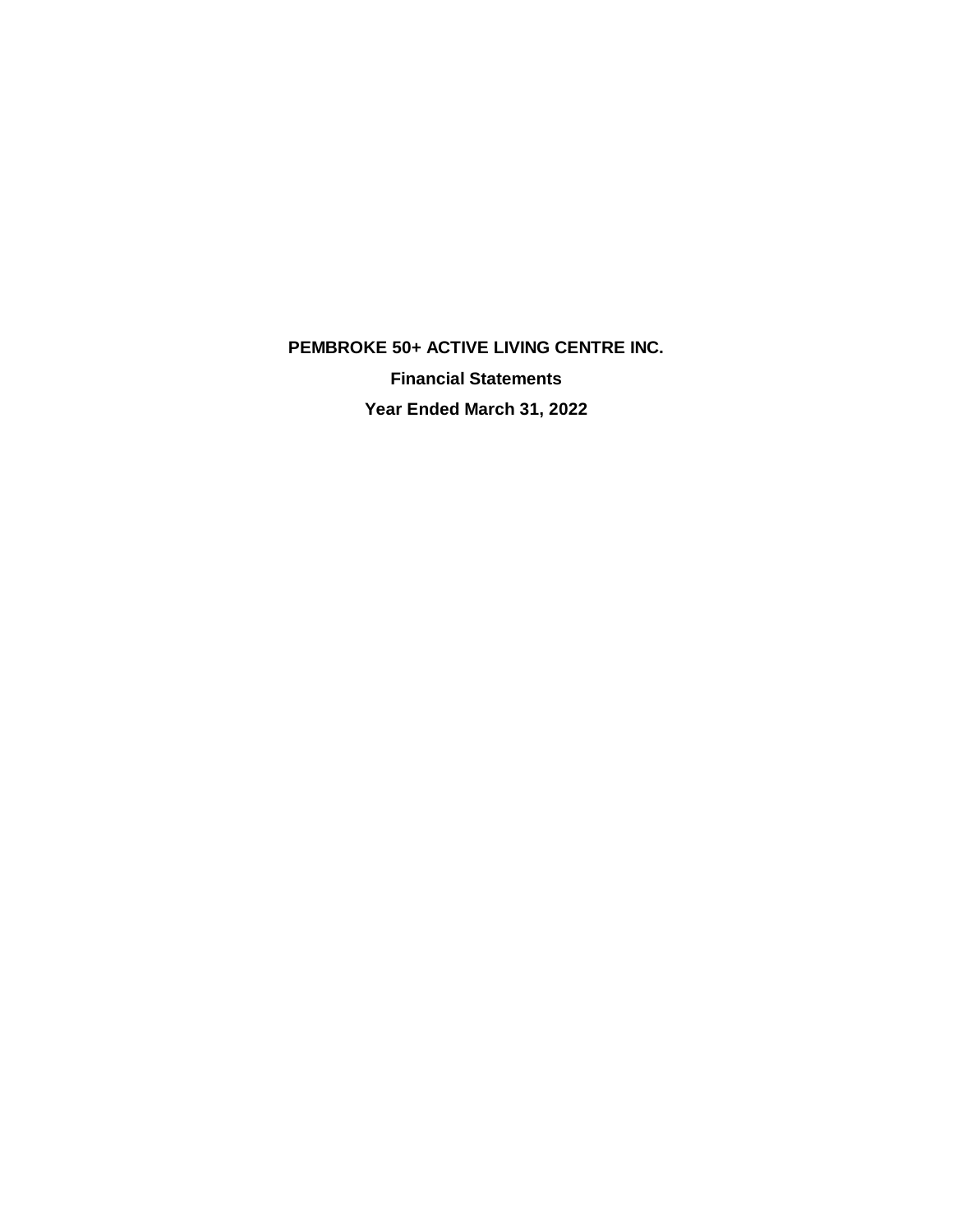# **PEMBROKE 50+ ACTIVE LIVING CENTRE INC. Index to Financial Statements Year Ended March 31, 2022**

|                                        | Page     |
|----------------------------------------|----------|
| <b>INDEPENDENT AUDITOR'S REPORT</b>    | $1 - 3$  |
| <b>FINANCIAL STATEMENTS</b>            |          |
| <b>Statement of Financial Position</b> | 4        |
| Statement of Changes in Net Assets     | 5        |
| <b>Statement of Operations</b>         | 6        |
| <b>Statement of Cash Flows</b>         | 7        |
| Notes to Financial Statements          | $8 - 10$ |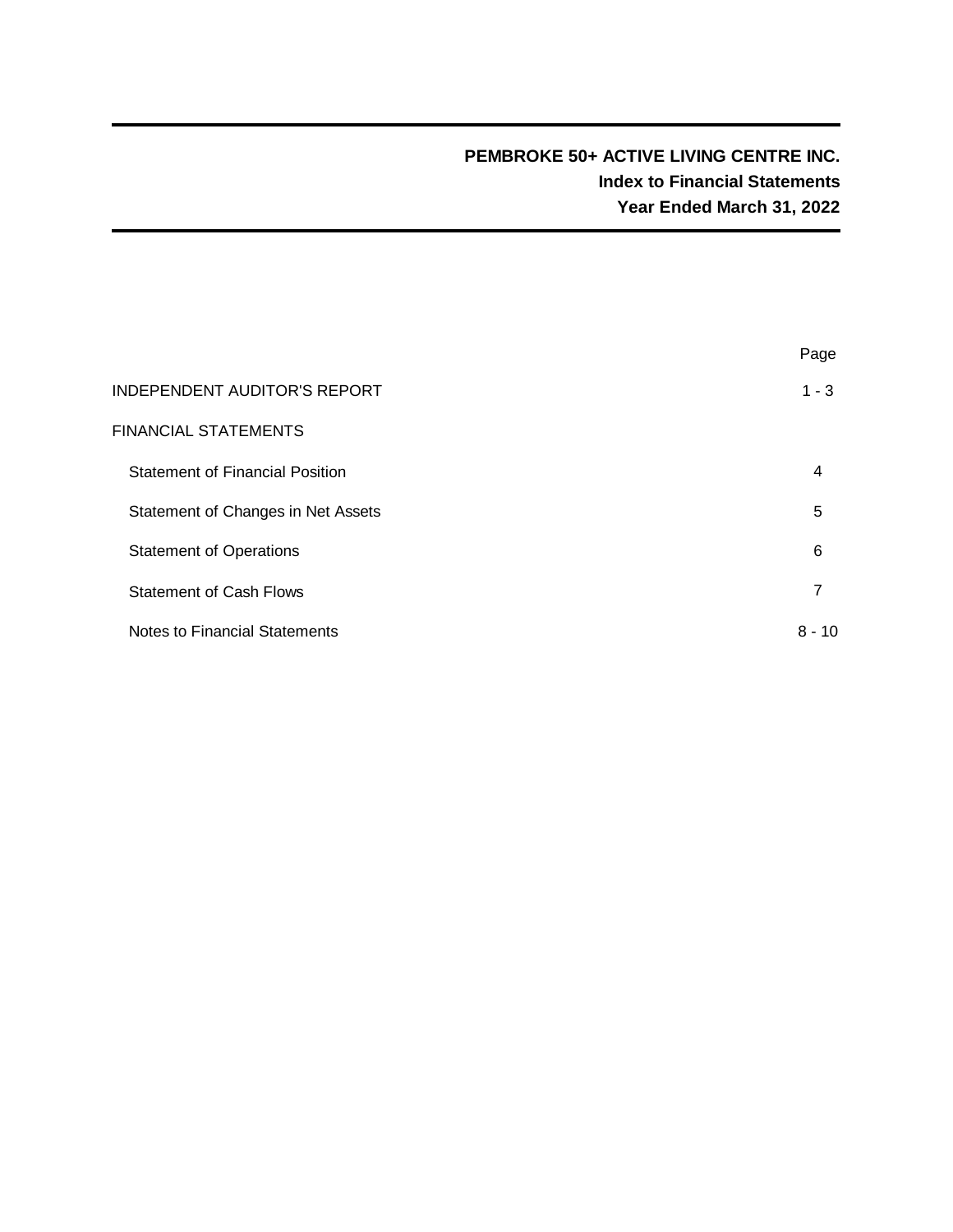

#### **Baker Tilly REO LLP** 211 Hincks Street

Pembroke, ON Canada K8A 4N7

**D:** +1 613.735.3193 **F:** +1 613.735.2869

[pembroke@bakertilly.ca](mailto:pembroke@bakertilly.ca) **[www.bakertilly.ca](http://www.bakertilly.ca)**

# **INDEPENDENT AUDITOR'S REPORT**

To the Members of Pembroke 50+ Active Living Centre Inc.

### *Qualified Opinion*

We have audited the financial statements of Pembroke 50+ Active Living Centre Inc. (the corporation), which comprise the statement of financial position as at March 31, 2022, and the statements of changes in net assets, operations and cash flows for the year then ended, and notes to the financial statements, including a summary of significant accounting policies.

In our opinion, except for the possible effects of the matter described in the *Basis for Qualified Opinion* section of our report, the accompanying financial statements present fairly, in all material respects, the financial position of the corporation as at March 31, 2022, and the results of its operations and cash flows for the year then ended in accordance with Canadian accounting standards for not-for-profit organizations (ASNPO)

### *Basis for Qualified Opinion*

In common with many charitable organizations, the corporation derives revenue from donations and fundraising the completeness of which is not susceptible to satisfactory audit verification. Accordingly, our verification of these revenues was limited to the amounts recorded in the records of the corporation and we were not able to determine whether any adjustments might be necessary to donations and membership fees, excess of revenues over expenses, current assets and net assets. Our audit opinion on the financial statements for the year ended March 31, 2021 was modified accordingly because of the possible effects of this limitation of scope.

We conducted our audit in accordance with Canadian generally accepted auditing standards. Our responsibilities under those standards are further described in the *Auditor's Responsibilities for the Audit of the Financial Statements* section of our report. We are independent of the corporation in accordance with ethical requirements that are relevant to our audit of the financial statements in Canada, and we have fulfilled our other ethical responsibilities in accordance with these requirements. We believe that the audit evidence we have obtained is sufficient and appropriate to provide a basis for our qualified audit opinion.

#### *Responsibilities of Management and Those Charged with Governance for the Financial Statements*

Management is responsible for the preparation and fair presentation of the financial statements in accordance with ASNPO, and for such internal control as management determines is necessary to enable the preparation of financial statements that are free from material misstatement, whether due to fraud or error.

*(continues)*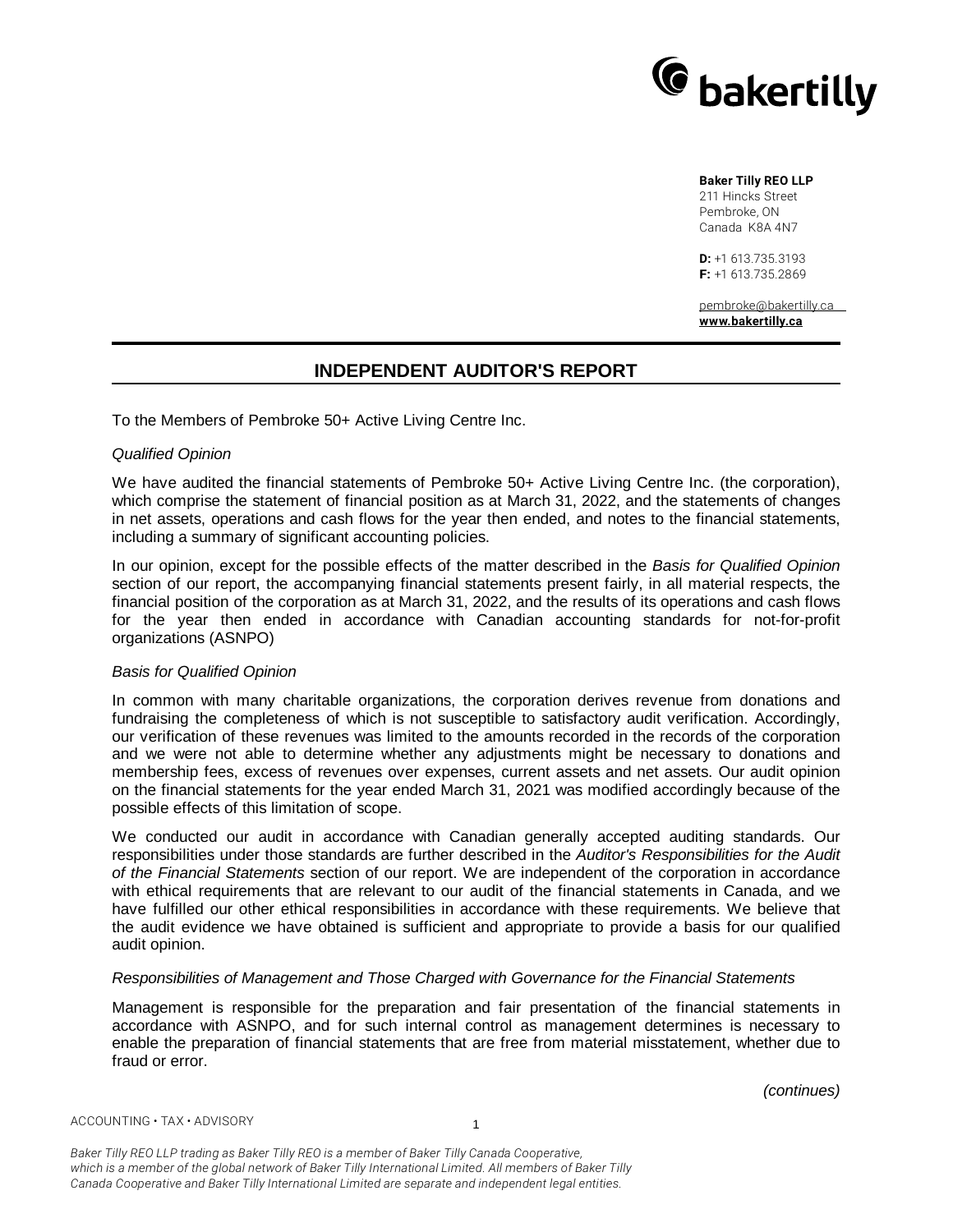Independent Auditor's Report to the To the Members of Pembroke 50+ Active Living Centre Inc. *(continued)*

In preparing the financial statements, management is responsible for assessing the corporation's ability to continue as a going concern, disclosing, as applicable, matters related to going concern and using the going concern basis of accounting unless management either intends to liquidate the corporation or to cease operations, or has no realistic alternative but to do so.

Those charged with governance are responsible for overseeing the corporation's financial reporting process.

#### *Auditor's Responsibilities for the Audit of the Financial Statements*

Our objectives are to obtain reasonable assurance about whether the financial statements as a whole are free from material misstatement, whether due to fraud or error, and to issue an auditor's report that includes our opinion. Reasonable assurance is a high level of assurance, but is not a guarantee that an audit conducted in accordance with Canadian generally accepted auditing standards will always detect a material misstatement when it exists. Misstatements can arise from fraud or error and are considered material if, individually or in the aggregate, they could reasonably be expected to influence the economic decisions of users taken on the basis of these financial statements.

As part of an audit in accordance with Canadian generally accepted auditing standards, we exercise professional judgment and maintain professional skepticism throughout the audit. We also:

- <sup>l</sup> Identify and assess the risks of material misstatement of the financial statements, whether due to fraud or error, design and perform audit procedures responsive to those risks, and obtain audit evidence that is sufficient and appropriate to provide a basis for our opinion. The risk of not detecting a material misstatement resulting from fraud is higher than for one resulting from error, as fraud may involve collusion, forgery, intentional omissions, misrepresentations, or the override of internal control.
- <sup>l</sup> Obtain an understanding of internal control relevant to the audit in order to design audit procedures that are appropriate in the circumstances, but not for the purpose of expressing an opinion on the effectiveness of the corporation's internal control.
- <sup>l</sup> Evaluate the appropriateness of accounting policies used and the reasonableness of accounting estimates and related disclosures made by management.
- <sup>l</sup> Conclude on the appropriateness of management's use of the going concern basis of accounting and, based on the audit evidence obtained, whether a material uncertainty exists related to events or conditions that may cast significant doubt on the corporation's ability to continue as a going concern. If we conclude that a material uncertainty exists, we are required to draw attention in our auditor's report to the related disclosures in the financial statements or, if such disclosures are inadequate, to modify our opinion. Our conclusions are based on the audit evidence obtained up to the date of our auditor's report. However, future events or conditions may cause the corporation to cease to continue as a going concern.
- <sup>l</sup> Evaluate the overall presentation, structure and content of the financial statements, including the disclosures, and whether the financial statements represent the underlying transactions and events in a manner that achieves fair presentation.

*(continues)*

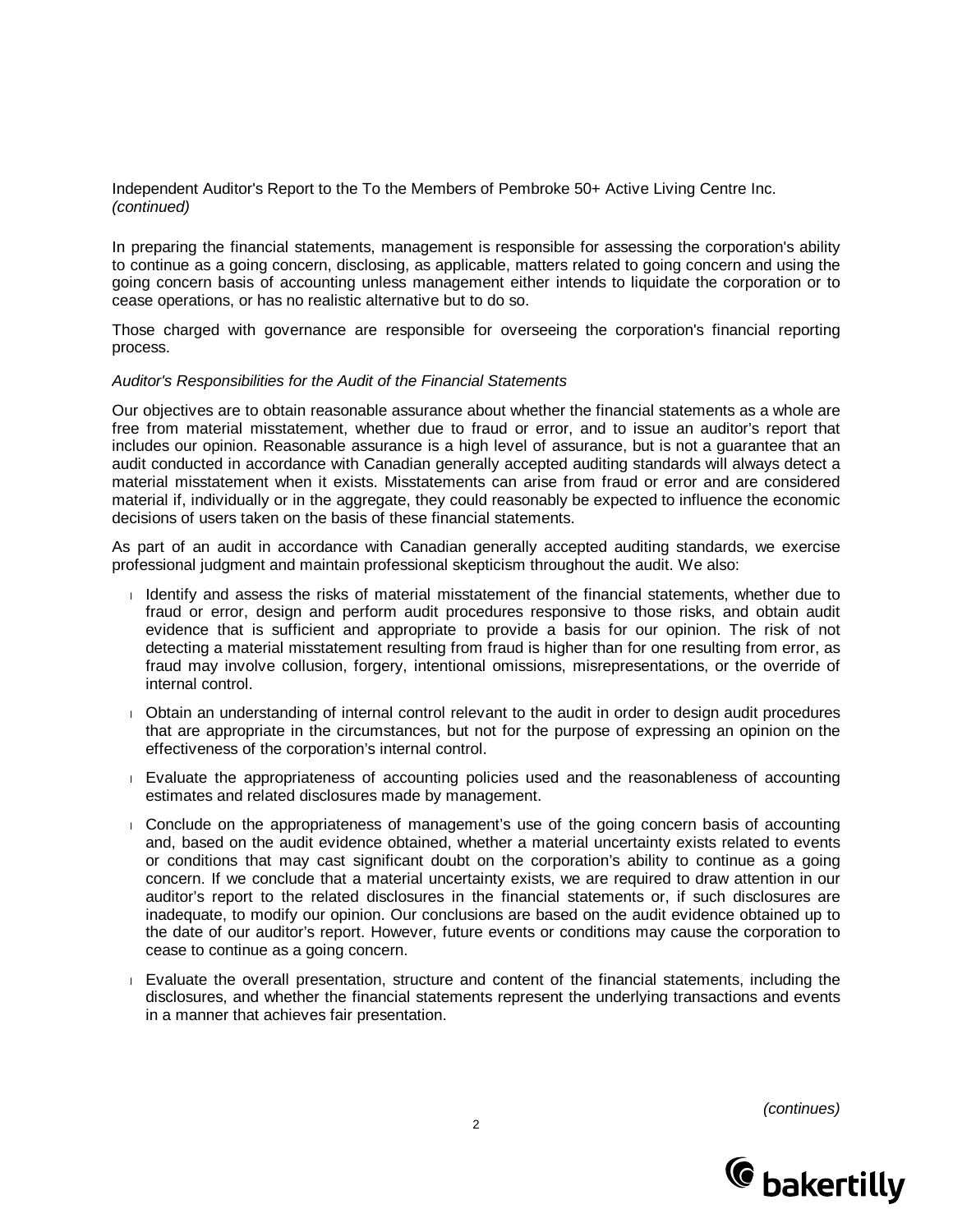Independent Auditor's Report to the To the Members of Pembroke 50+ Active Living Centre Inc. *(continued)*

We communicate with those charged with governance regarding, among other matters, the planned scope and timing of the audit and significant audit findings, including any significant deficiencies in internal control that we identify during our audit.

Baler Tilly REO LLP

Pembroke, Ontario

June 20, 2022 Chartered Professional Accountants, Licensed Public Accountants

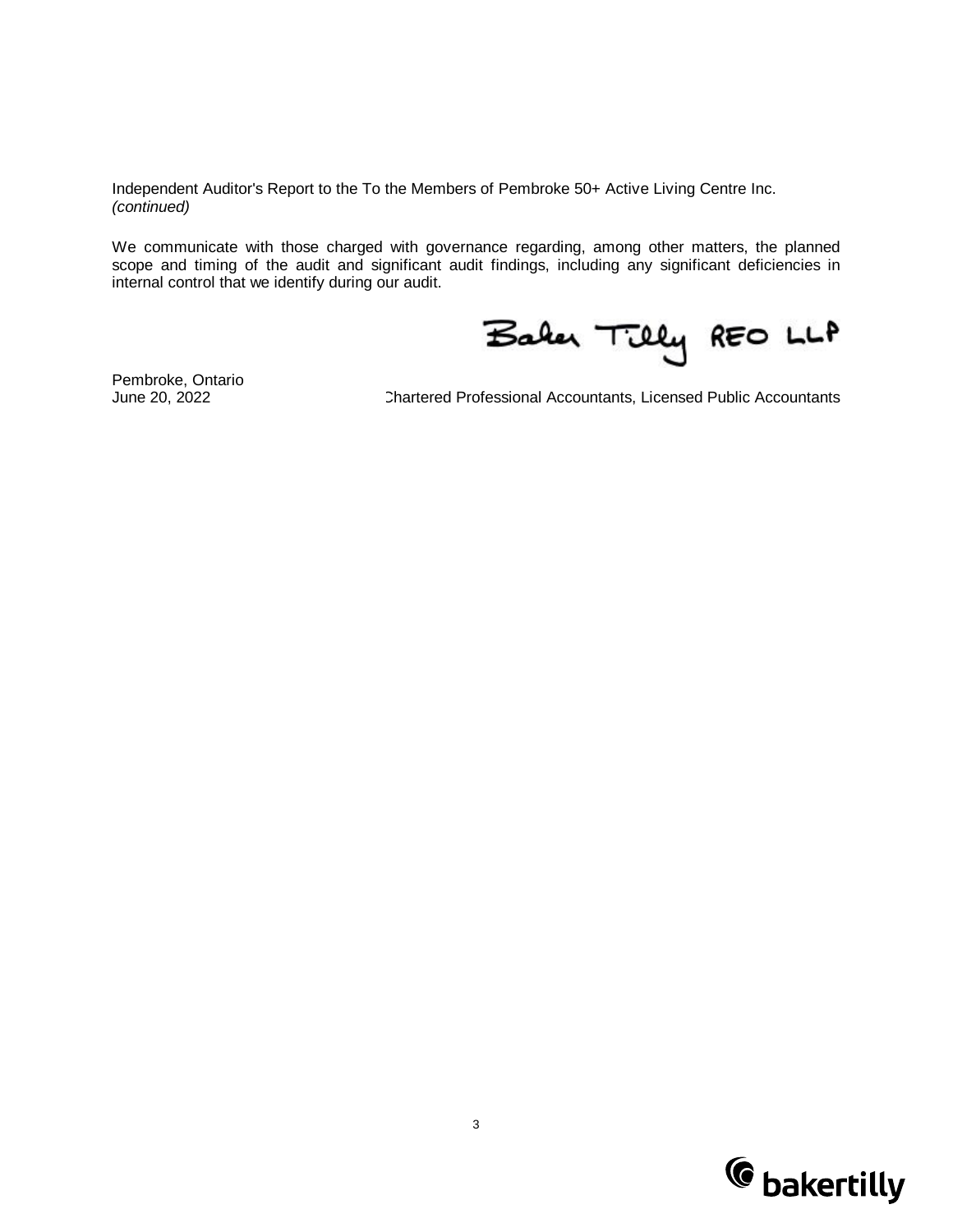# **PEMBROKE 50+ ACTIVE LIVING CENTRE INC. Statement of Financial Position March 31, 2022**

|                                                                                                                               |    | 2022                               |    | 2021                               |  |
|-------------------------------------------------------------------------------------------------------------------------------|----|------------------------------------|----|------------------------------------|--|
| <b>ASSETS</b>                                                                                                                 |    |                                    |    |                                    |  |
| <b>CURRENT</b><br>Cash<br>Accounts receivable<br>Harmonized sales tax recoverable<br>Prepaid expenses                         | \$ | 33,592<br>3,000<br>10,239<br>2,018 | \$ | 19,233<br>17,829<br>5,567<br>1,907 |  |
| <b>INVESTMENTS</b> (Note 3)                                                                                                   |    | 48,849<br>31,042                   |    | 44,536<br>30,669                   |  |
|                                                                                                                               | \$ | 79,891                             | \$ | 75,205                             |  |
| <b>LIABILITIES</b><br><b>CURRENT</b><br>Accounts payable<br>Government remittances payable<br>Deferred contributions (Note 4) | \$ | 21,327<br>471<br>12,745            | \$ | 33,827<br>90<br>775                |  |
| <b>NET ASSETS - UNRESTRICTED</b>                                                                                              |    | 34,543<br>45,348                   |    | 34,692<br>40,513                   |  |
|                                                                                                                               | \$ | 79,891                             | \$ | 75,205                             |  |

# **ON BEHALF OF THE BOARD**

\_\_\_\_\_\_\_\_\_\_\_\_\_\_\_\_\_\_\_\_\_\_\_\_\_\_\_\_\_ *Chairperson* 

\_\_\_\_\_\_\_\_\_\_\_\_\_\_\_\_\_\_\_\_\_\_\_\_\_\_\_\_\_ *Treasurer*

The accompanying notes are an integral part of these financial statements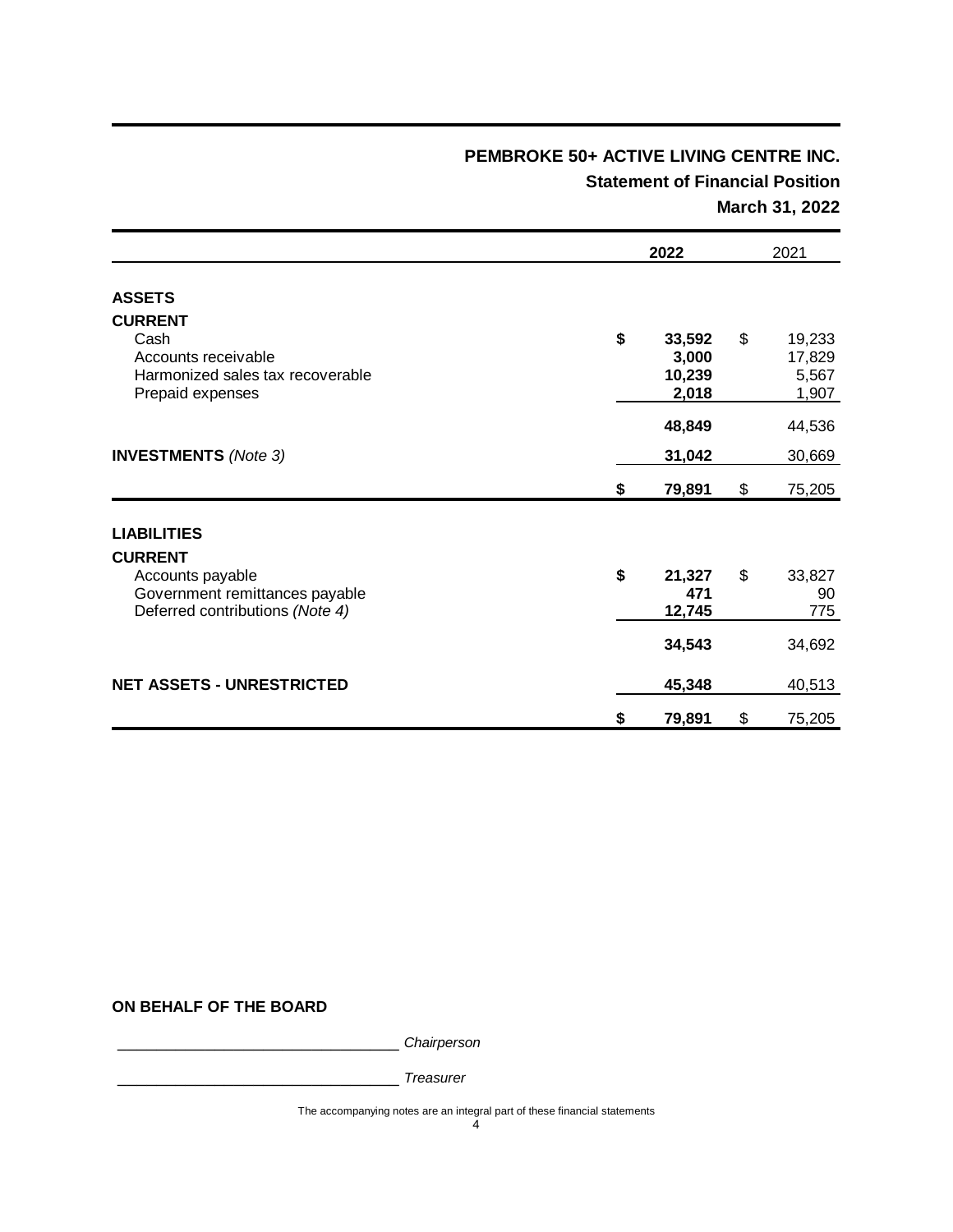# **PEMBROKE 50+ ACTIVE LIVING CENTRE INC.**

# **Statement of Changes in Net Assets**

**Year Ended March 31, 2022**

|                                        | 2022 |            |  | 2021   |  |
|----------------------------------------|------|------------|--|--------|--|
|                                        |      |            |  |        |  |
| <b>NET ASSETS - BEGINNING OF YEAR</b>  | S    | 40,513 $$$ |  | 31,193 |  |
| <b>EXCESS OF REVENUE OVER EXPENSES</b> |      | 4.835      |  | 9,320  |  |
| <b>NET ASSETS - END OF YEAR</b>        |      | 45.348     |  | 40,513 |  |
|                                        |      |            |  |        |  |

The accompanying notes are an integral part of these financial statements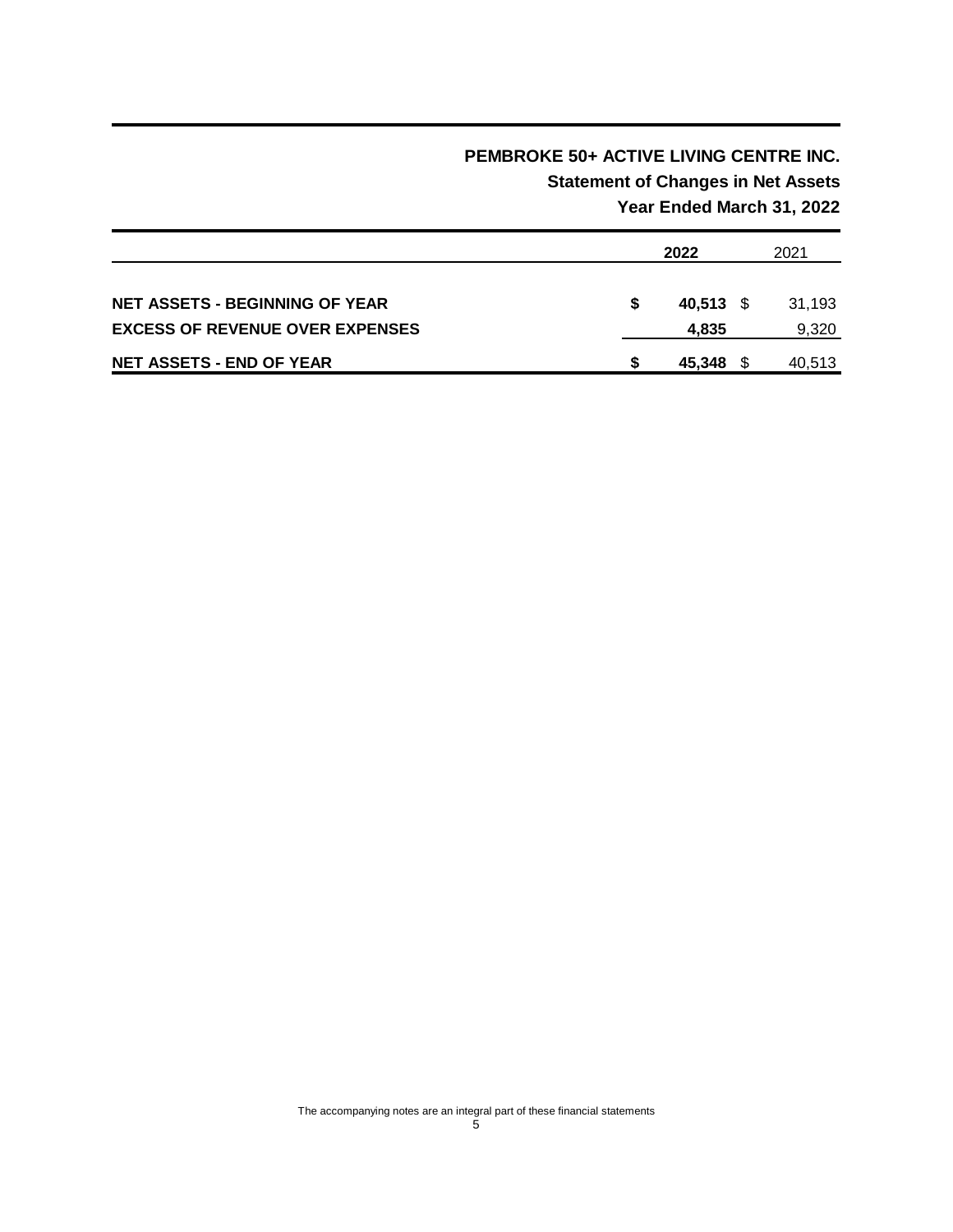# **PEMBROKE 50+ ACTIVE LIVING CENTRE INC.**

# **Statement of Operations Year Ended March 31, 2022**

|                                                     | 2022         | 2021         |
|-----------------------------------------------------|--------------|--------------|
| <b>REVENUE</b>                                      |              |              |
| Province of Ontario                                 |              |              |
| - Maintenance and operating grant                   | \$<br>42,700 | \$<br>42,700 |
| - Special grant                                     | 20,000       | 11,314       |
| Government of Canada                                |              |              |
| - COVID-19 subsidies                                | 21,252       | 30,577       |
| - New Horizons                                      |              | 13,400       |
| City of Pembroke                                    | 34,578       | 23,426       |
| Membership fees                                     | 7,585        | 7,480        |
| Donations                                           | 4,647        | 11,312       |
| Interest earned                                     | 373          | 1,217        |
|                                                     | 131,135      | 141,426      |
|                                                     |              |              |
| <b>EXPENSES</b>                                     |              |              |
| Staffing costs                                      |              |              |
| - Wages and benefits                                | 40,593       | 38,146       |
| Program costs                                       |              |              |
| - Program expenses                                  | 5,248        | 19,207       |
| Building and grounds expense                        |              |              |
| - Utilities                                         | 8,227        | 7,369        |
| - Rent                                              | 17,668       | 17,628       |
| - Repairs and maintenance                           | 10,324       | 6,715        |
| - Equipment                                         | 2,502        | 10,142       |
| Administrative costs                                |              |              |
| Telephone                                           | 2,088        | 1,956        |
| Office and miscellaneous                            | 2,516        | 2,028        |
| Professional fees                                   | 6,756        | 8,096        |
| Other costs                                         |              |              |
| - Insurance                                         | 10,062       | 9,053        |
| - Donations                                         | 275          |              |
| Special grant expenditures                          | 20,041       | 11,766       |
|                                                     | 126,300      | 132,106      |
|                                                     |              |              |
| <b>EXCESS OF REVENUE OVER EXPENSES FOR THE YEAR</b> | \$<br>4,835  | \$<br>9,320  |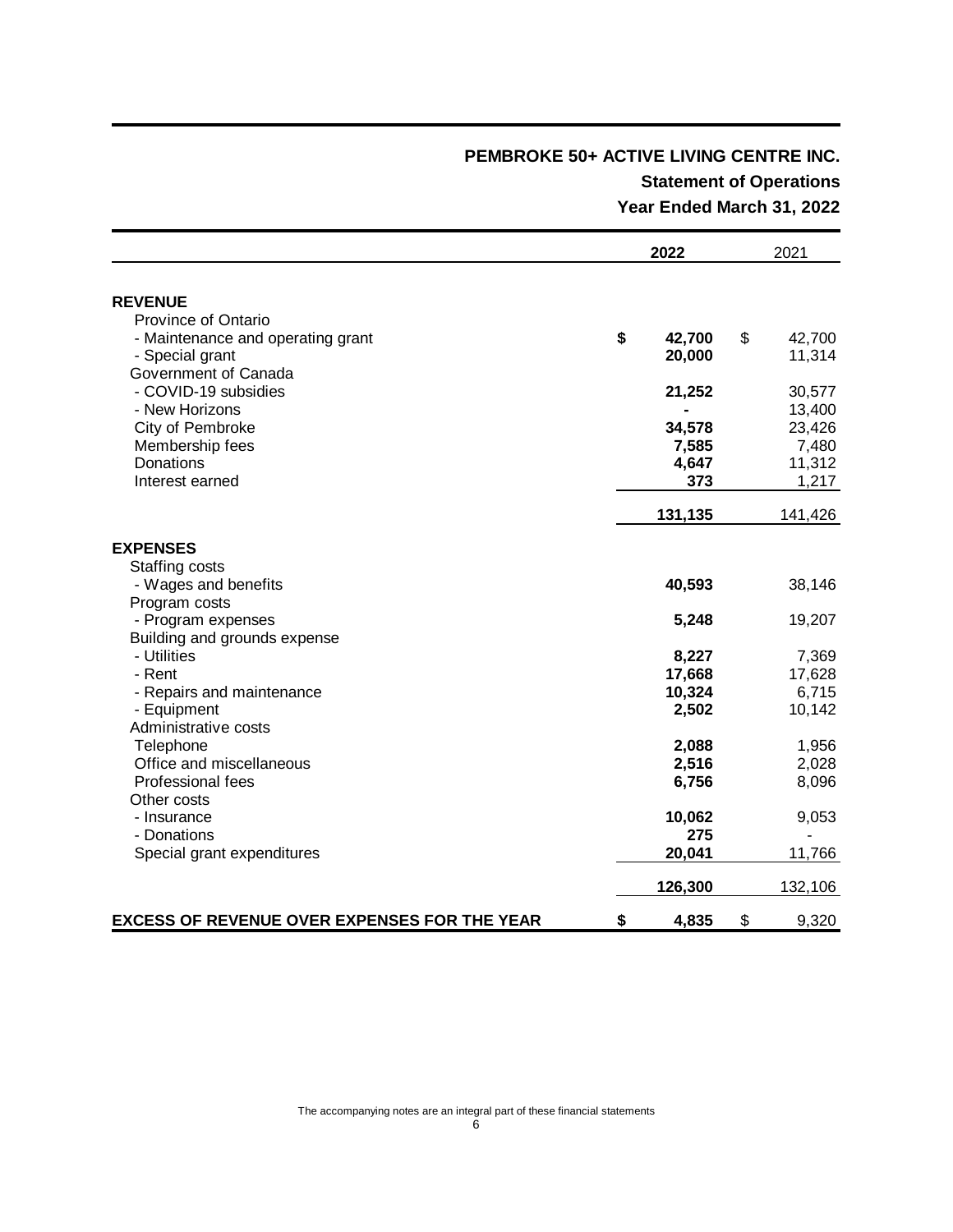# **PEMBROKE 50+ ACTIVE LIVING CENTRE INC.**

# **Statement of Cash Flows Year Ended March 31, 2022**

|                                                                                                                                                                                                 |    | 2022                                                              |    | 2021                                                            |  |
|-------------------------------------------------------------------------------------------------------------------------------------------------------------------------------------------------|----|-------------------------------------------------------------------|----|-----------------------------------------------------------------|--|
| <b>OPERATING ACTIVITIES</b><br>Excess of revenue over expenses                                                                                                                                  | \$ | 4,835                                                             | \$ | 9,320                                                           |  |
|                                                                                                                                                                                                 |    |                                                                   |    |                                                                 |  |
| Changes in non-cash working capital:<br>Accounts receivable<br>Accounts payable<br>Deferred contributions<br>Prepaid expenses<br>Harmonized sales tax payable<br>Government remittances payable |    | 14,829<br>(12,500)<br>11,970<br>(111)<br>(4, 672)<br>381<br>9,897 |    | (14, 829)<br>27,194<br>(8,985)<br>300<br>(2,659)<br>97<br>1,118 |  |
| Cash flow from operating activities                                                                                                                                                             |    | 14,732                                                            |    | 10,438                                                          |  |
| <b>INVESTING ACTIVITY</b><br>Increase in investments                                                                                                                                            |    | (373)                                                             |    | (1, 218)                                                        |  |
| <b>INCREASE IN CASH FLOW</b>                                                                                                                                                                    |    | 14,359                                                            |    | 9,220                                                           |  |
| <b>CASH - BEGINNING OF YEAR</b>                                                                                                                                                                 |    | 19,233                                                            |    | 10,013                                                          |  |
| <b>CASH - END OF YEAR</b>                                                                                                                                                                       | \$ | 33,592                                                            | \$ | 19,233                                                          |  |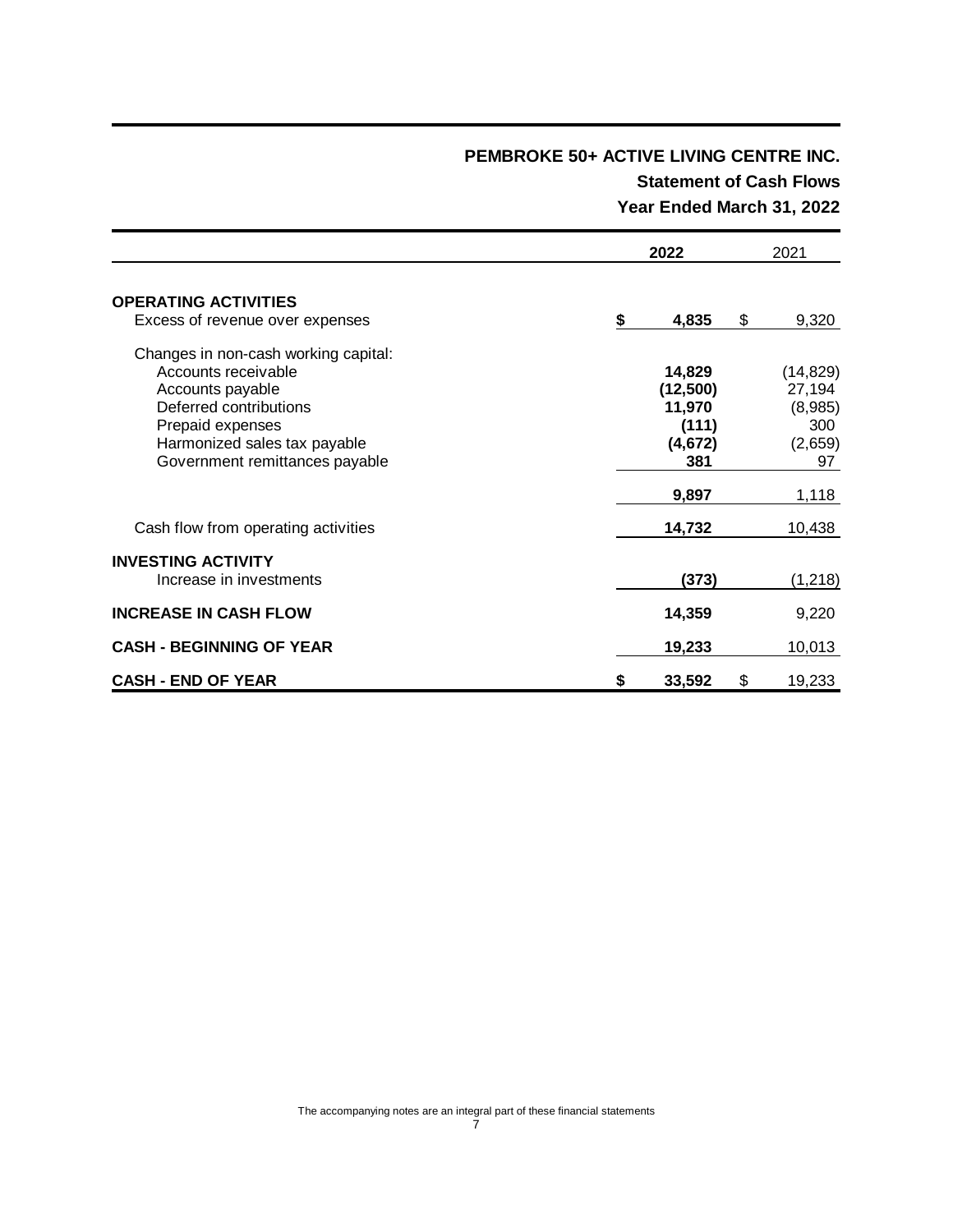# **PEMBROKE 50+ ACTIVE LIVING CENTRE INC. Notes to Financial Statements Year Ended March 31, 2022**

# **1. PURPOSE OF THE CORPORATION**

Pembroke 50+ Active Living Centre Inc. (the "corporation") was is incorporated without share capital under the Ontario Corporations Act and is exempt from income taxes.

The corporation's mission is to provide activities, services and support to seniors to enable them to maintain a healthy, active lifestyle within their community, thereby enhancing the quality of life of seniors in the Pembroke area.

# **2. SUMMARY OF SIGNIFICANT ACCOUNTING POLICIES**

#### Basis of presentation

The financial statements were prepared in accordance with Canadian accounting standards for notfor-profit organizations (ASNFPO).

#### Revenue recognition

Pembroke 50+ Active Living Centre Inc. follows the deferral method of accounting for contributions.

Restricted contributions are recognized as revenue in the year in which the related expenses are incurred. Unrestricted contributions are recognized as revenue when received or receivable if the amount to be received can be reasonably estimated and collection is reasonably assured.

Interest income is recognized as revenue when earned.

#### Cash and cash equivalents

Cash includes cash and cash equivalents. Cash equivalents are short term deposits and are valued at cost plus accrued interest. The carrying amounts approximate fair value because they have maturities at the date of purchase of less than ninety days.

#### Capital assets

Capital assets are expensed in the year of acquisition. Capital assets held include office and computer equipment.

### Financial instruments

Financial instruments are recorded at fair value when acquired or issued. In subsequent periods, financial assets with actively traded markets are reported at fair value, with any unrealized gains and losses reported in income. All other financial instruments are reported at amortized cost, and tested for impairment at each reporting date. Transaction costs on the acquisition, sale, or issue of financial instruments are expensed when incurred.

### **3. INVESTMENTS**

Investments consists of guaranteed investment certificates with varying maturity dates and interest rates.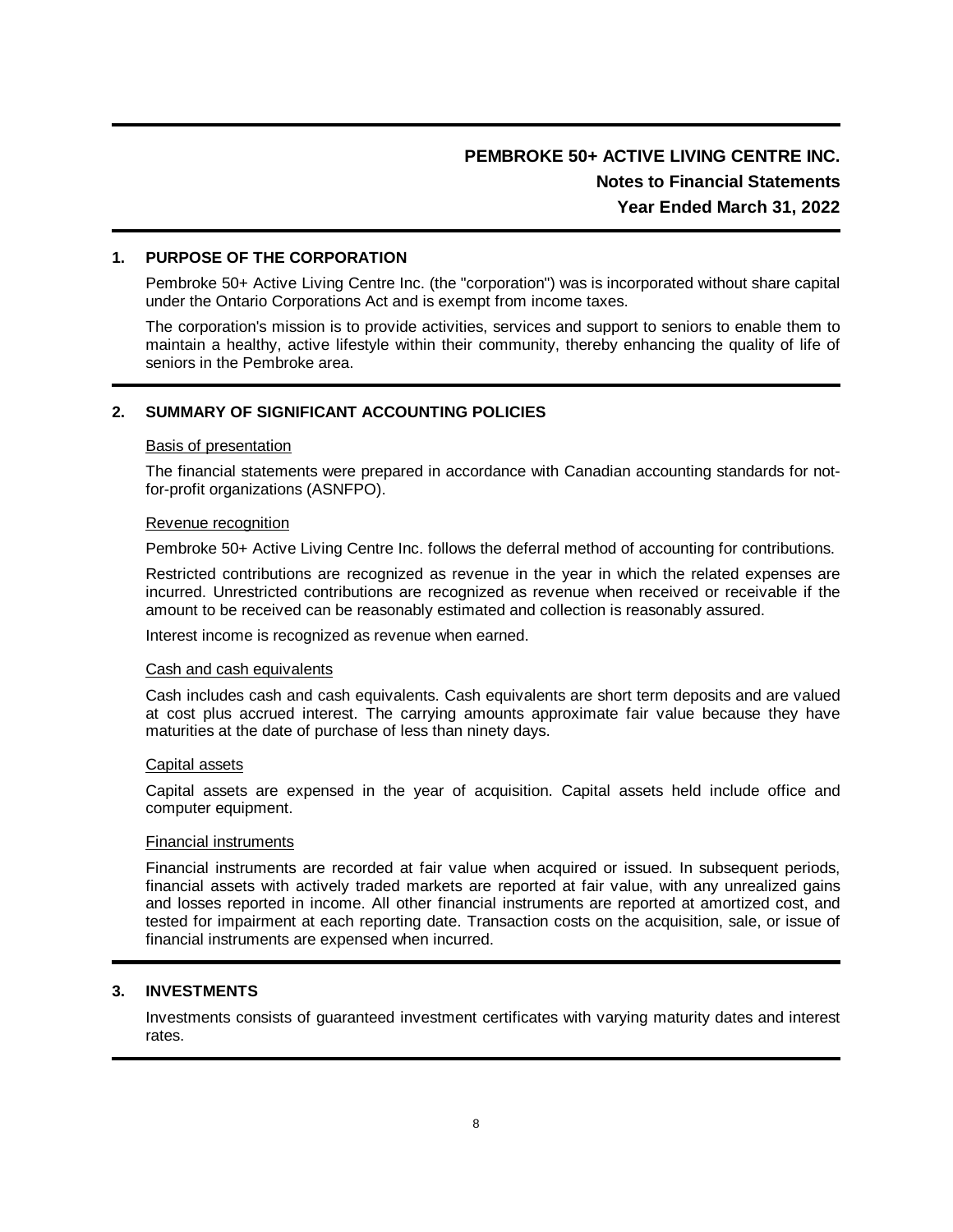# **PEMBROKE 50+ ACTIVE LIVING CENTRE INC. Notes to Financial Statements Year Ended March 31, 2022**

# **4. DEFERRED CONTRIBUTIONS**

Deferred contributions consist of amounts received for a specific purpose for which expenditures have not yet been incurred

|                                                                                                      | 2022 |                 | 2021 |                 |
|------------------------------------------------------------------------------------------------------|------|-----------------|------|-----------------|
| <b>Balance - beginning of year</b>                                                                   | S    | 775             | \$.  | 3.460           |
| Add: amount received related to the following year<br>Less: amount recognized as revenue in the year |      | 12,745<br>(775) |      | 775.<br>(3,460) |
| Balance - end of year                                                                                |      | 12.745          |      | 775             |
|                                                                                                      |      |                 |      |                 |

### **5. OPERATIONS**

The corporation receives a significant amount of support from the Ontario Ministry for Seniors and Accessibility and accordingly is dependent on this support to maintain its current programs and operations. Funding must be used in accordance with funding guidelines and criteria. Revenues are recognized based on the financial statements but are subject to a final reconciliation by the Ministry. Funding adjustments are recorded in the period of adjustment.

### **6. COVID-19**

In March 2020, the World Health Organization declared a global pandemic due to the novel coronavirus (COVID-19). The situation is constantly evolving, and the measures put in place are having multiple impacts on local, provincial, national and global economies.

The overall effect of these events on the corporation and its operations is too uncertain to be estimated at this time. The impacts will be accounted for when they are known and may be assessed.

### **7. FINANCIAL INSTRUMENTS**

The corporation is exposed to various risks through its financial instruments and has a comprehensive risk management framework to monitor, evaluate and manage these risks. The following analysis provides information about the corporation's risk exposure and concentration as of March 31, 2022.

### Liquidity risk

Liquidity risk is the risk that an entity will encounter difficulty in meeting obligations associated with financial liabilities. The corporation is exposed to this risk mainly in respect of its accounts payable.

### Market risk

*(continues)*